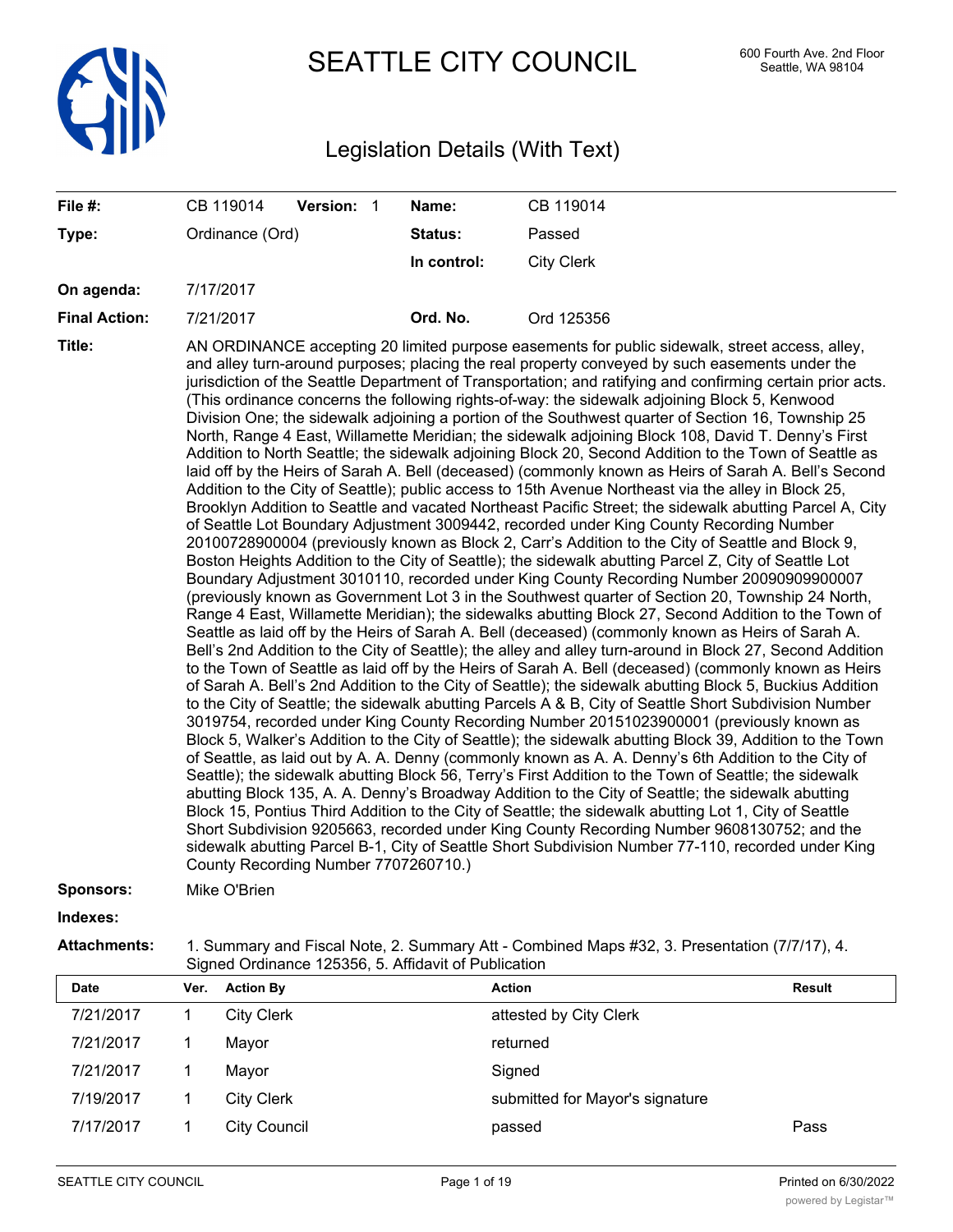# 7/7/2017 1 Sustainability and Transportation pass and the control of the Pass **Committee** 6/26/2017 1 City Council referred 6/22/2017 1 Council President's Office sent for review 6/21/2017 1 Mayor Mayor's leg transmitted to Council 6/21/2017 1 City Clerk sent for review **File #:** CB 119014, **Version:** 1

# **CITY OF SEATTLE**

## **ORDINANCE \_\_\_\_\_\_\_\_\_\_\_\_\_\_\_\_\_\_**

COUNCIL BILL \_\_\_\_\_\_\_\_\_\_\_\_\_\_\_\_\_\_

AN ORDINANCE accepting 20 limited purpose easements for public sidewalk, street access, alley, and alley turn-around purposes; placing the real property conveyed by such easements under the jurisdiction of the Seattle Department of Transportation; and ratifying and confirming certain prior acts. (This ordinance concerns the following rights-of-way: the sidewalk adjoining Block 5, Kenwood Division One; the sidewalk adjoining a portion of the Southwest quarter of Section 16, Township 25 North, Range 4 East, Willamette Meridian; the sidewalk adjoining Block 108, David T. Denny's First Addition to North Seattle; the sidewalk adjoining Block 20, Second Addition to the Town of Seattle as laid off by the Heirs of Sarah A. Bell (deceased) (commonly known as Heirs of Sarah A. Bell's Second Addition to the City of Seattle); public access to 15<sup>th</sup> Avenue Northeast via the alley in Block 25, Brooklyn Addition to Seattle and vacated Northeast Pacific Street; the sidewalk abutting Parcel A, City of Seattle Lot Boundary Adjustment 3009442, recorded under King County Recording Number 20100728900004 (previously known as Block 2, Carr's Addition to the City of Seattle and Block 9, Boston Heights Addition to the City of Seattle); the sidewalk abutting Parcel Z, City of Seattle Lot Boundary Adjustment 3010110, recorded under King County Recording Number 20090909900007 (previously known as Government Lot 3 in the Southwest quarter of Section 20, Township 24 North, Range 4 East, Willamette Meridian); the sidewalks abutting Block 27, Second Addition to the Town of Seattle as laid off by the Heirs of Sarah A. Bell (deceased) (commonly known as Heirs of Sarah A. Bell's 2<sup>nd</sup> Addition to the City of Seattle); the alley and alley turn-around in Block 27, Second Addition to the Town of Seattle as laid off by the Heirs of Sarah A. Bell (deceased) (commonly known as Heirs of Sarah A. Bell's 2<sup>nd</sup> Addition to the City of Seattle); the sidewalk abutting Block 5, Buckius Addition to the City of Seattle; the sidewalk abutting Parcels A & B, City of Seattle Short Subdivision Number 3019754, recorded under King County Recording Number 20151023900001 (previously known as Block 5, Walker's Addition to the City of Seattle); the sidewalk abutting Block 39, Addition to the Town of Seattle, as laid out by A. A. Denny (commonly known as A. A. Denny's  $6<sup>th</sup>$  Addition to the City of Seattle); the sidewalk abutting Block 56, Terry's First Addition to the Town of Seattle; the sidewalk abutting Block 135, A. A. Denny's Broadway Addition to the City of Seattle; the sidewalk abutting Block 15, Pontius Third Addition to the City of Seattle; the sidewalk abutting Lot 1, City of Seattle Short Subdivision 9205663, recorded under King County Recording Number 9608130752; and the sidewalk abutting Parcel B-1, City of Seattle Short Subdivision Number 77-110, recorded under King County Recording Number 7707260710.)

# **BE IT ORDAINED BY THE CITY OF SEATTLE AS FOLLOWS:**

Section 1. The Easement for Sidewalk Purposes, dated July 26, 2016, by LAKE CITY PROJECT

ASSOCIATES LLC, a Washington limited liability company, that conveys and warrants to The City of Seattle,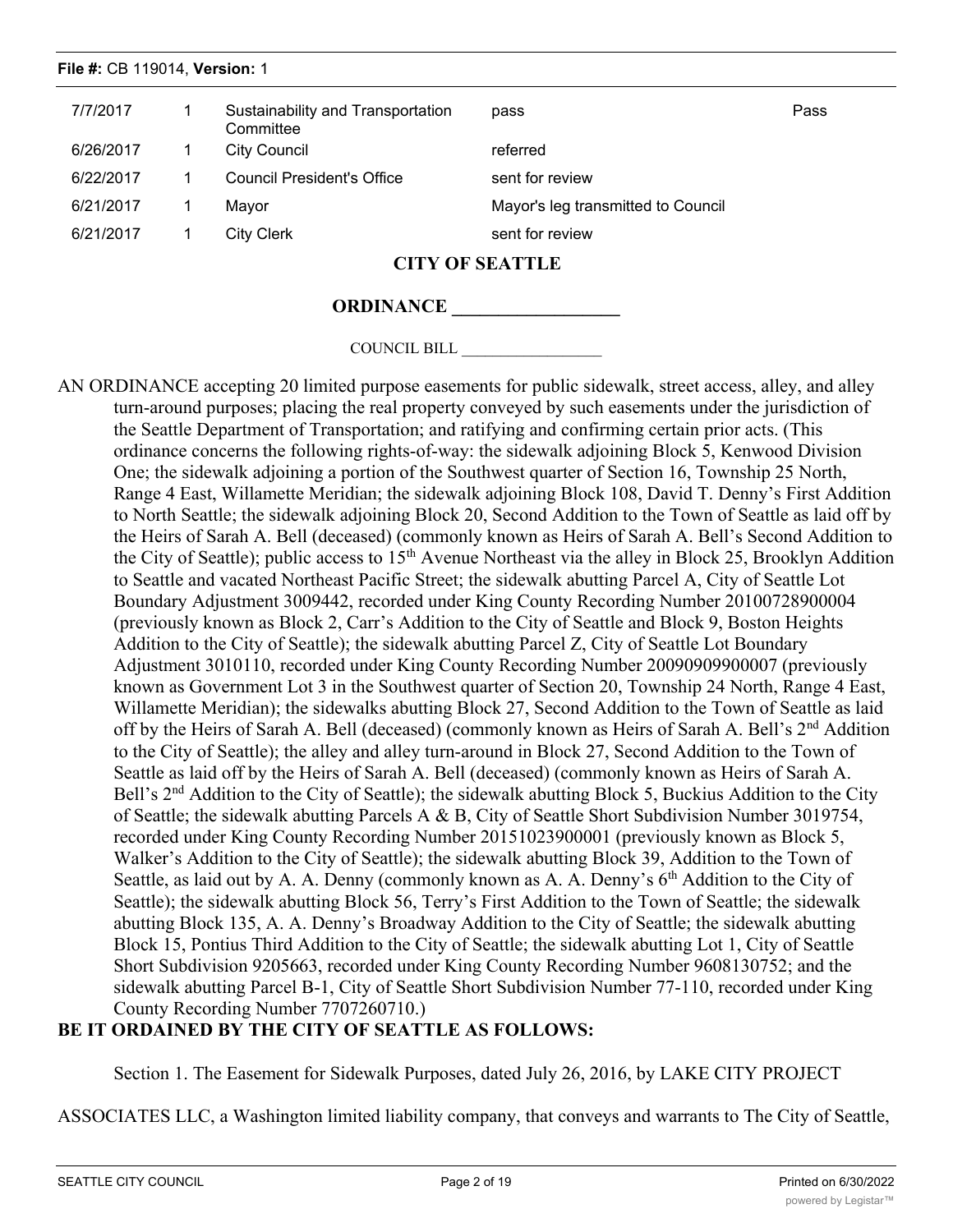a municipal corporation of the State of Washington, for public sidewalk purposes, the following described real

property in Seattle, King County, Washington:

The West 3.5 feet of the following described property:

Lots 3, 4, 5, 16, 17 and 18, Block 5, Kenwood Division One, according to the plat thereof recorded in Volume 21 of Plats, page 29, in King County, Washington;

Except the East 90 feet of said Lots 3, 4 and 5;

And except that portion of said Lots 16, 17 and 18 deeded to the State of Washington for widening of Primary State Highway No. 2 (Lake City Way Northeast) (Bothell Way Northeast), by deeds recorded under Recording Numbers 2998836 and 3004356;

Also being described as follows:

That portion of Lots 3, 4, 5, 16, 17 and 18, Block 5, Kenwood Division One, according to the plat thereof recorded in Volume 21 of Plats, page 29, records of King County, Washington, described as follows:

Beginning at the intersection of the North line of said Lot 18 and the East right of way margin of Primary State Highway No. 2 (Lake City Way Northeast), conveyed to the state of Washington by deeds recorded under Recording Numbers 2998836 and 3004356, records of said county;

Thence S 88° 36' 20" E, along the North line of said Lot 18 and the North line of said Lot 3, a distance of 161.48 feet to the West line of the East 90.00 feet of said Lot 3;

Thence S 00° 04' 55" W, along said West line and the West line of the East 90.00 feet of said Lot 4 and 5, a distance of 179.85 feet to the South line of said Lot 5;

Thence N 88° 36' 20" W, along the South line of said Lot 5 and the South line of said Lot 16, a distance of 160.57 feet to said right of way margin;

Thence N 00° 12' 37" W, along said East right of way margin, 179.87 feet to the Point of Beginning,

Situate in the city of Seattle, county of King, state of Washington.

(Right-of-Way File Number: T2009-03; a portion of tax parcel number 383400-0560; King County Recording Number 20160928000917)

is hereby accepted. The conveyance of this easement for public sidewalk purposes is for surface rights of public

access only. LAKE CITY PROJECT ASSOCIATES LLC is responsible for maintenance of the surface and

supporting structure of this easement area.

Section 2. The Easement for Public Sidewalk, dated March 3, 2016, by THE BOARD OF REGENTS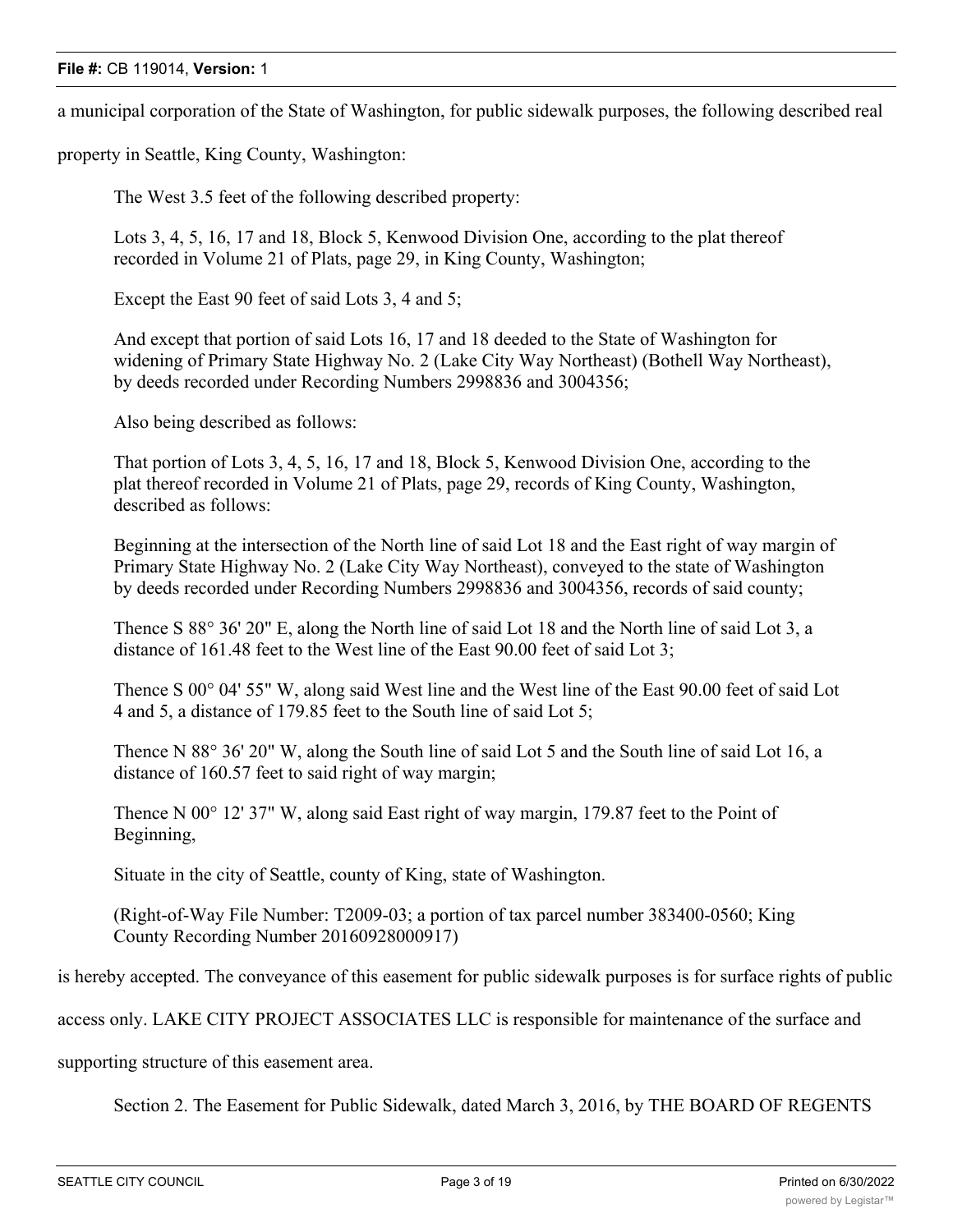OF THE UNIVERSITY OF WASHINGTON, a state institution of higher education and an agency of the State

of Washington, that conveys and warrants to The City of Seattle, a municipal corporation of the State of

Washington, for public sidewalk purposes, the following described real property in Seattle, King County,

Washington:

That portion of the Northwest quarter of the Southwest quarter of Section 16, Township 25 North, Range 4 East, Willamette Meridian, in the City of Seattle, King County, Washington described as follows:

Commencing at a monument located at the intersection of the West line of said Southwest quarter and the monumented centerline of NE Pacific Street, said monument lies North 51° 58' 20" West a distance of 1128.08 feet, as measured along the centerline of NE Pacific Street, from a monument located in the centerline of NE Pacific Street at its intersection with NE Pacific Place, said point of commencement monument also lies  $+/- 417.26$  feet Southerly of, as measured along said West line, the Northwest corner of the Northwest quarter of the Southwest quarter of said section and is also on the centerline of vacated  $15<sup>th</sup>$  Avenue NE.

Thence South  $2^{\circ}$  07' 07" West, along said West line and along the centerline of said vacated 15<sup>th</sup> Avenue NE a distance of 64.20 feet, more or less, to the Southwest right-of-way line of NE Pacific Street;

Thence South 51° 58' 20" East, along said right-of-way line, a distance of 128.95 feet, more or less, to the most Southeasterly point of that particular correction easement for public sidewalk and utilities recorded under Recording No. 20160107000467, records of King County, Washington and the Point of Beginning.

Thence continuing South 51° 58' 20" East, along said right-of-way line, a distance of 76.45 feet to an angle point in said right-of-way line;

Thence continuing along said right-of-way line, South 54° 15' 47" East a distance of 146.89 feet;

Thence North 78° 07' 25" West, departing said right-of-way line, a distance of 4.22 feet;

Thence North 56° 58' 26" West a distance of 85.83 feet;

Thence North 52° 28' 47" West a distance of 143.55 feet, more or less, to the Southerly line of said correction easement per Recording No. 20160107000467;

Thence South 78° 13' 19" East, along said Southerly line, a distance of 10.72 feet, more or less, to said right-of-way line and the Point of Beginning.

Said easement area has upper and lower limits with the lower limit defined by the physical surface of the sidewalk and the upper limit defined by a plane parallel with, and 8.00 feet above, the physical surface of the sidewalk. Said limits are more particularly defined as follows;

At the Northwest end the lower limit elevation is 68.44 feet and the upper limit elevation is 76.44 feet and at the Southwest end the lower limit is 62.15 feet and the upper limit elevation is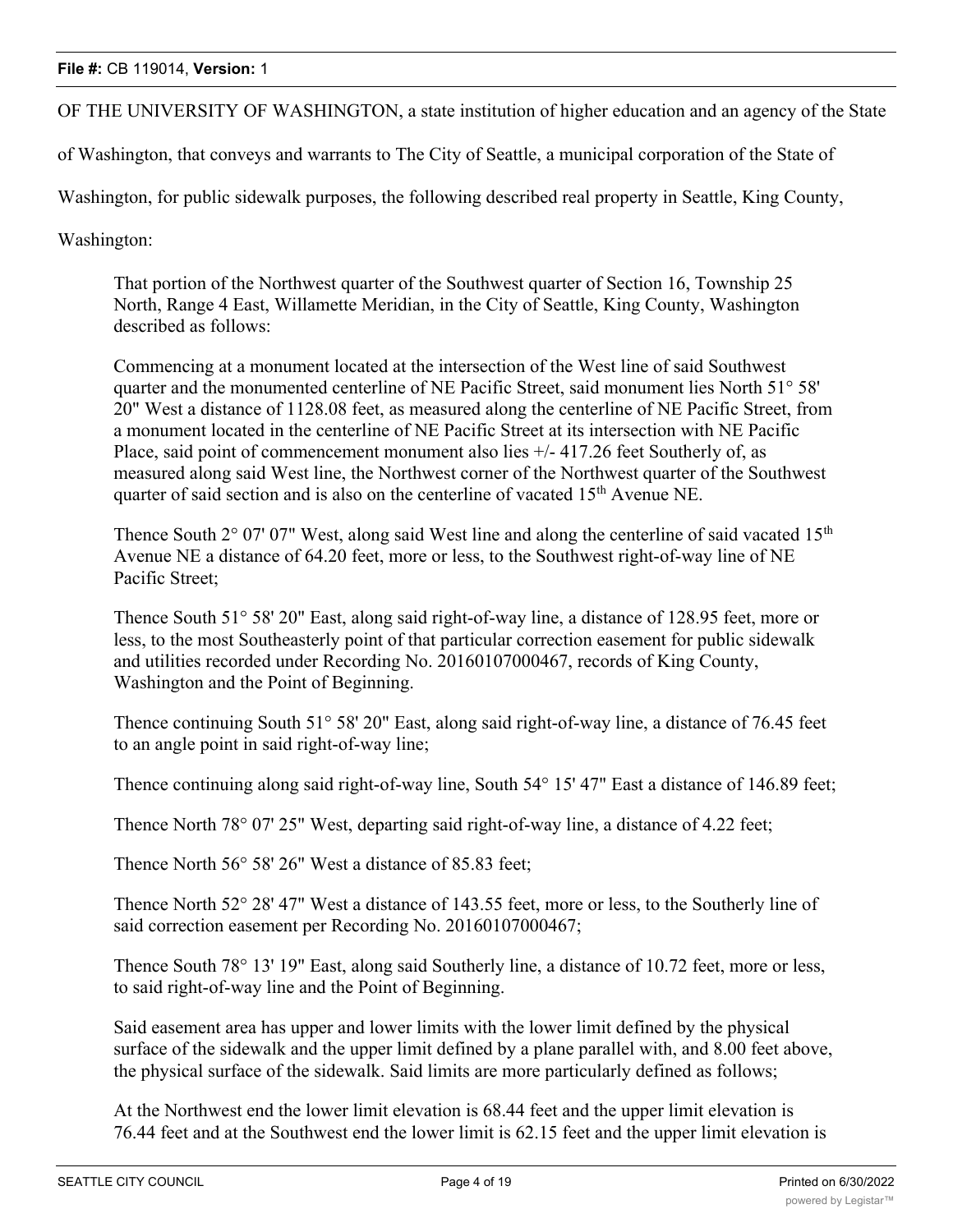70.15 feet. Elevations are per NAVD 88 (North American Vertical Datum 1988).

Easement area contains 956 square feet or 0.0219 acres, more or less.

Situate in the city of Seattle, county of King, state of Washington.

(Right-of-Way File Number: T2015-32B a portion of tax parcel number 162504-9001; King County Recording Number 20160317000681)

is hereby accepted. The conveyance of this easement for public sidewalk is for surface rights of public access

only. THE BOARD OF REGENTS OF THE UNIVERSITY OF WASHINGTON is responsible for

maintenance of the surface and supporting structure of this easement area.

Section 3. The Easement for Public Sidewalk, dated April 11, 2016, by SOUTH LAKE UNION

FAIRVIEW, LLC, a Delaware limited liability company, that conveys and warrants to The City of Seattle, a

municipal corporation of the State of Washington, for public sidewalk purposes, the following described real

property in Seattle, King County, Washington:

The East 2.50 feet of the North 166.78 feet of the following described property:

Lots 1 through 3, Block 108, David T. Denny's First Addition to North Seattle, according to the plat thereof recorded in Volume 1 of Plats, page 79, records of King County, Washington;

Except the East 21 feet thereof condemned in King County Superior Court Cause No. 204496 for extending and establishing of Fairview Avenue North, as provided by Ordinance No. 51975 of the City of Seattle.

Situate in the city of Seattle, King County, Washington.

(Right-of-Way File Number: T2015-48; a portion of tax parcel numbers 198320-0605, 198320- 0610, and 198320-0615; King County Recording Number 20160414000485)

is hereby accepted. The conveyance of this easement for public sidewalk purposes is for surface rights of public

access only. SOUTH LAKE UNION FAIRVIEW, LLC. is responsible for maintenance of the surface and

supporting structure of this easement area.

Section 4. The Easement for Public Sidewalk, dated May 17, 2016, by ACORN DEVELOPMENT LLC,

a Delaware limited liability company, that conveys and warrants to The City of Seattle, a municipal corporation

of the State of Washington, for public sidewalk purposes, the following described real property in Seattle, King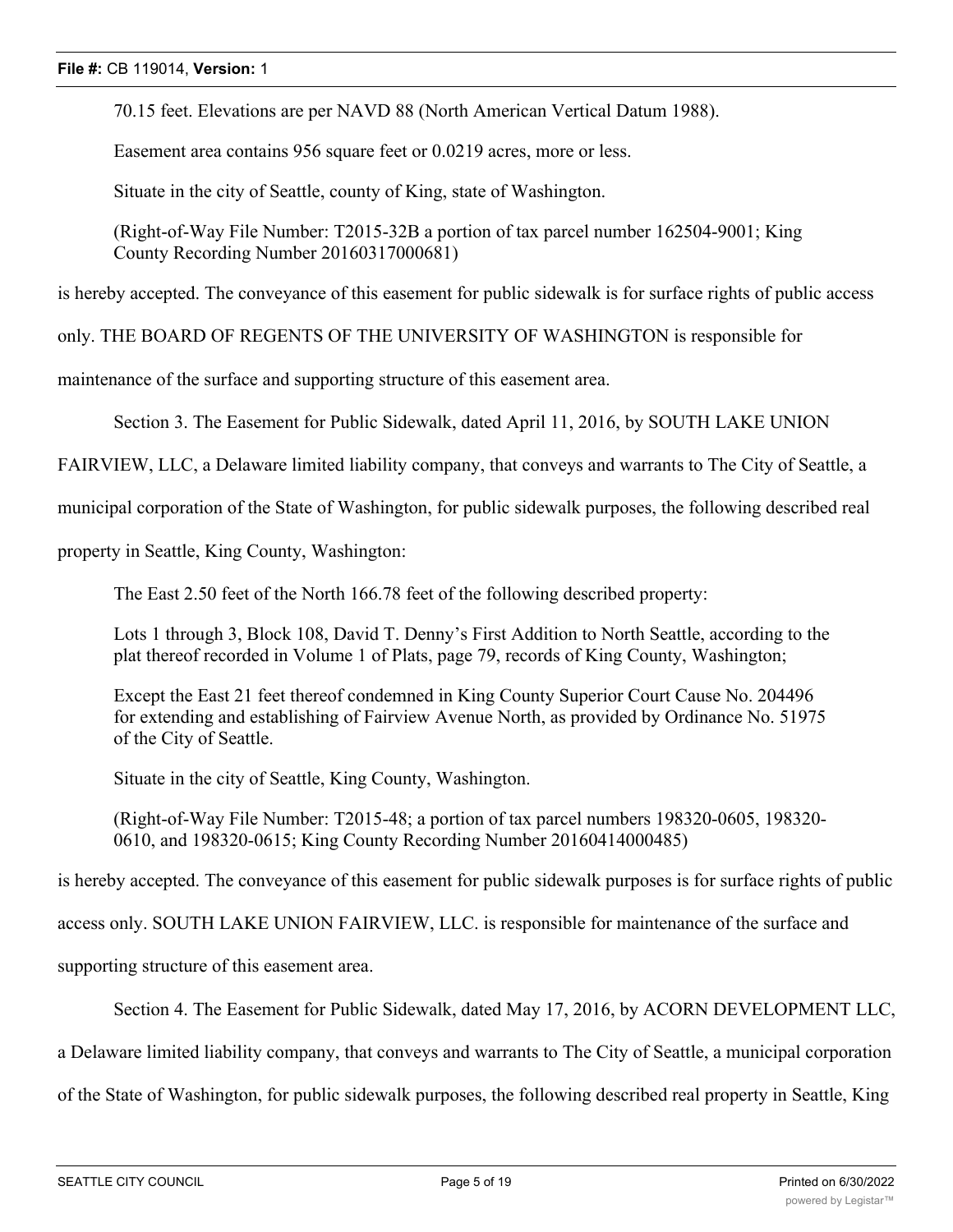County, Washington:

The Northerly 1.00 foot of Lots 6 and 7, Block 20, Second Addition to the Town of Seattle as laid off by the Heirs of Sarah A. Bell, (deceased) (Commonly known as Heirs of Sarah A. Bell's 2<sup>nd</sup> Addition to the City of Seattle), according to the plat thereof recorded in Volume 1 of Plats, page 121, in King County, Washington.

Except the Westerly 12.00 feet of Lot 6 and the Easterly 12.00 of Lot 7, condemned in King County Superior Court Cause Number 193437 for the widening of  $7<sup>th</sup>$  and  $8<sup>th</sup>$  Avenues, as provided by Ordinance Number 50890 of the City of Seattle.

Together with the Northerly 1.00 foot of the adjoining alley to be vacated under Seattle Clerk File No. 312262.

Situate in the city of Seattle, county of King, state of Washington.

(Right-of-Way File Number: T-2015-74; a portion of tax parcel numbers 066000-0275 and 066000-0280; King County Recording Number 20160606000099)

is hereby accepted. The conveyance of this easement for public sidewalk purposes is for surface rights of public

access only. ACORN DEVELOPMENT LLC is responsible for maintenance of the surface and supporting

structure of this easement area.

Section 5. The Public Access Easement, dated February 29, 2016, by THE BOARD OF REGENTS OF

THE UNIVERSITY OF WASHINGTON, a state institution of higher education and an agency of the State of

Washington, that conveys and warrants to The City of Seattle, a municipal corporation of the State of

Washington, for public access, the following described real property in Seattle, King County, Washington:

That portion of Northeast Pacific Street, vacated by Ordinance 110306, and adjacent to Lots 16, 17 and the alley in Block 25, of Brooklyn Addition to Seattle, according to the plat thereof recorded in Volume 7 of Plats, page 32, records of King County, being more particularly described as follows:

Beginning at the intersection of the East margin of said alley with the Northeast margin of said vacated Northeast Pacific Street;

Thence South 02° 06' 57" West along the Southerly extension of the East margin of said alley, a distance of 7.41 feet to a point lying 6.00 feet Southwesterly of and at right angles to the Northeast margin of said vacation.

Thence South 51° 58' 17" East along a line being 6.00 feet Southwesterly of and parallel to the Northeast margin of said vacation, a distance of 125.51 feet to the beginning of a non-tangent curve, concave Westerly, having a radius of 138.50 feet and from which the radial center bears North 69° 13' 19" West;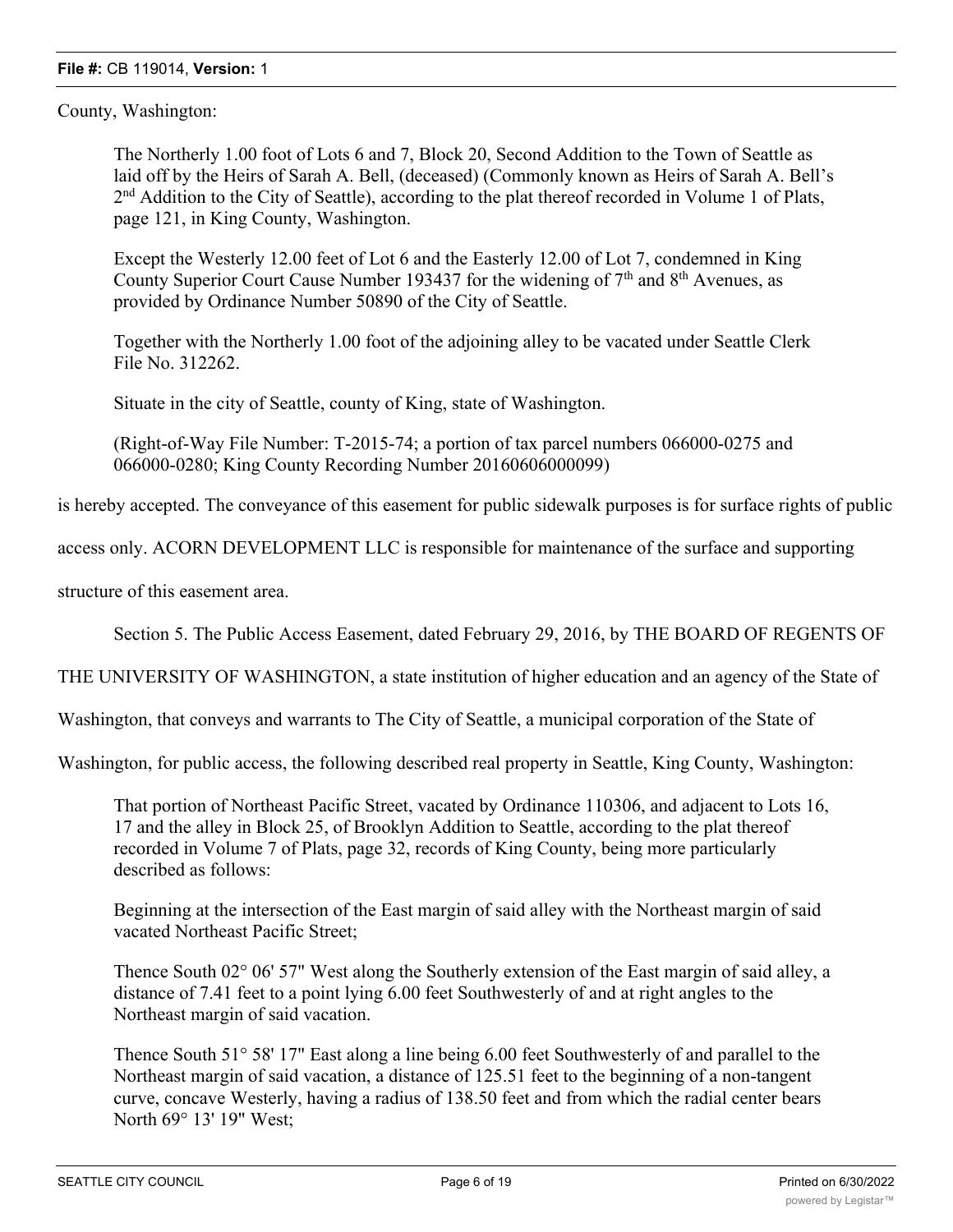Thence Southerly and Southwesterly 19.53 feet along said curve, through a central angle of 08° 04' 49", to the Southwest margin of said vacation;

Thence North 51° 58' 17" West along said Southwest margin, a distance of 137.20 feet, to the Southerly extension of a line lying 3.00 feet Westerly of and at right angles to the West margin of said alley;

Thence departing North 02° 06' 57" East, along said extension, a distance of 30.87 feet to the Northeast margin of said vacation;

Thence South 51° 58' 17" East along said Northeast margin, a distance of 20.99 feet to the Point of Beginning;

The above described parcel contains 2,826 square feet (0.0649 acre), more or less;

Situate in the city of Seattle, King County, Washington.

(Right-of-Way File Number: T-2015-85; a portion of tax parcel number 114200-2535; King County Recording Number 20160405000086)

is hereby accepted. The conveyance of this easement for public access purposes is for surface rights of public

access only. The City of Seattle is responsible for maintaining the easement's surface; provided however, that

the BOARD OF REGENTS OF THE UNIVERSITY OF WASHINGTON has made all improvements

necessary to comply with this easement, and City code and rules.

Section 6. The Easement for Public Sidewalk, dated February 24, 2016, by LE MADISON, LLC, a

Washington limited liability company, that conveys and warrants to The City of Seattle, a municipal

corporation of the State of Washington, for public sidewalk purposes, the following described real property in

Seattle, King County, Washington:

The Northwesterly 0.50 feet as measured perpendicular to the Northwesterly boundary of the following described property:

Parcel A, City of Seattle Lot Boundary Adjustment No. 3009442, recorded under King County Recording No. 20100728900004.

Situate in the city of Seattle, King County, Washington.

(Right-of-Way File Number: T2015-86; a portion of tax parcel number 140730-0070; King County Recording Number 20160408000069)

is hereby accepted. The conveyance of this easement for public sidewalk purposes is for surface rights of public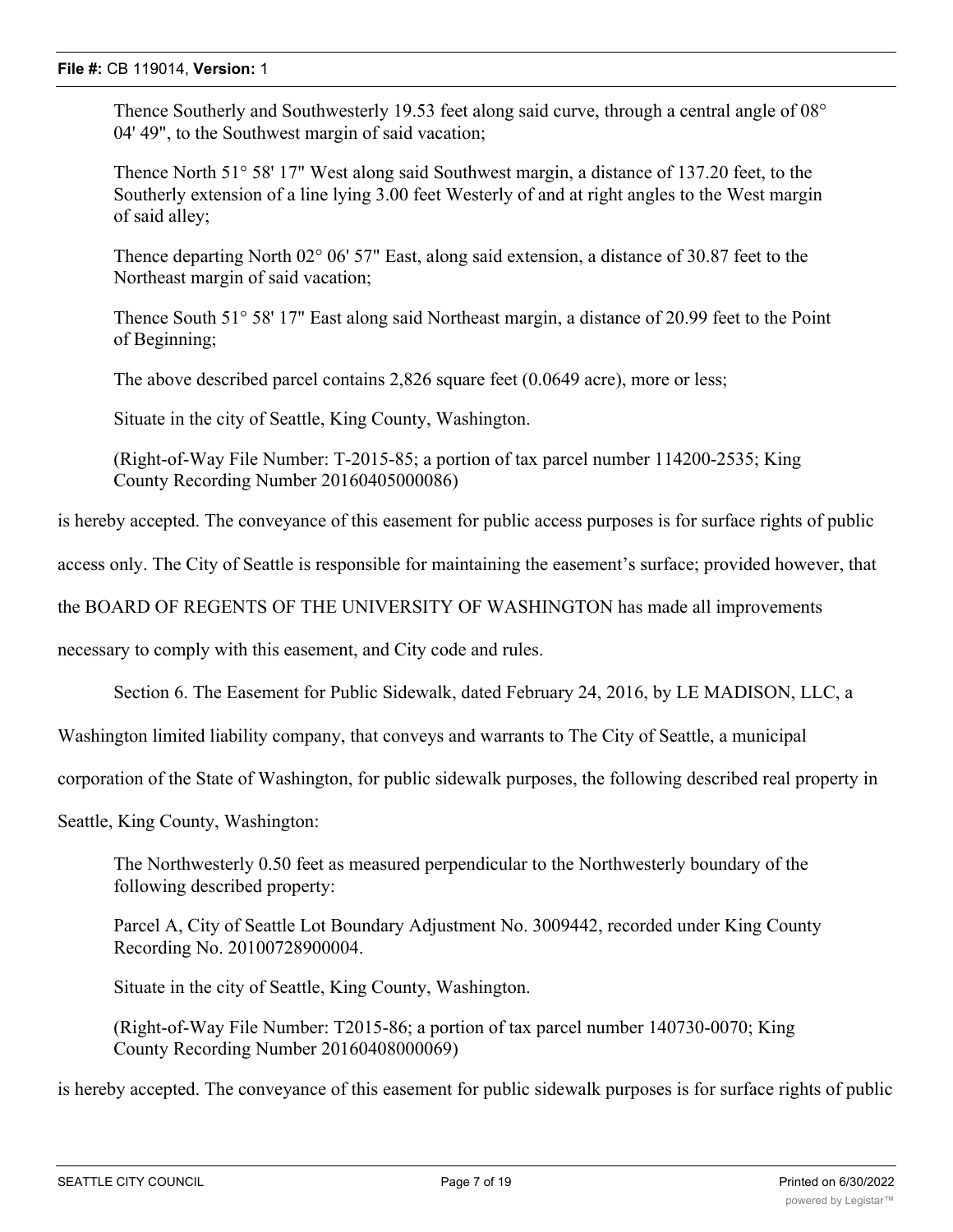access only. LE MADISON, LLC is responsible for the maintenance of the surface and supporting structure of

this easement area.

Section 7. The Easement for Public Sidewalk, dated March 4, 2016, by WALTERS

GRANDCHILDREN WASHINGTON LLC, a Washington limited liability company, that conveys and warrants

to The City of Seattle, a municipal corporation of the State of Washington, for public sidewalk purposes, the

following described real property in Seattle, King County, Washington:

The South 6.00 feet of the North 11.50 feet of the following described property:

Parcel Z, City of Seattle Lot Boundary Adjustment No. 3010110, recorded under Recording No. 20090909900007, and amended by Affidavit of Minor Correction of Map, recorded under Recording No. 20131011000564,

Situate in the city of Seattle, county of King, state of Washington.

(Right-of-Way File Number: T2015-89B; a portion of tax parcel number 202404-9054; King County Recording Number 20160309000957)

is hereby accepted. The conveyance of this easement for public sidewalk purposes is for surface rights of public

access only. WALTERS GRANDCHILDREN WASHINGTON LLC is responsible for the maintenance of the

surface and supporting structure of the easement area.

Section 8. The Easement for Public Sidewalk, dated January 12, 2016, by ELLIOTT NE LLC, a

Washington limited liability company, that conveys and warrants to The City of Seattle, a municipal

corporation of the State of Washington, for public sidewalk purposes, the following described real property in

Seattle, King County, Washington:

The Southeasterly 6.00 feet of the Northwesterly 40.00 feet of Lot 9, Block 27 of the Second Addition to the Town of Seattle as laid off by the Heirs of Sarah A. Bell, (deceased) (Commonly known as Heirs of Sarah A. Bell's 2<sup>nd</sup> Addition to the City of Seattle), according to the plat thereof, recorded in Volume 1 of Plats, page 121, Records of King County, Washington.

Except any portion of Lot 9 lying within that particular alley conveyed to the City of Seattle by Pacific Northwest Traction Company by instrument dated December 9, 1926 and recorded February 2, 1928 and accepted by the City of Seattle by Ordinance No. 54625 dated February 8, 1928.

And except any portion of Lot 9 lying within that particular alley dedication recorded under Recording Number 20160107000670.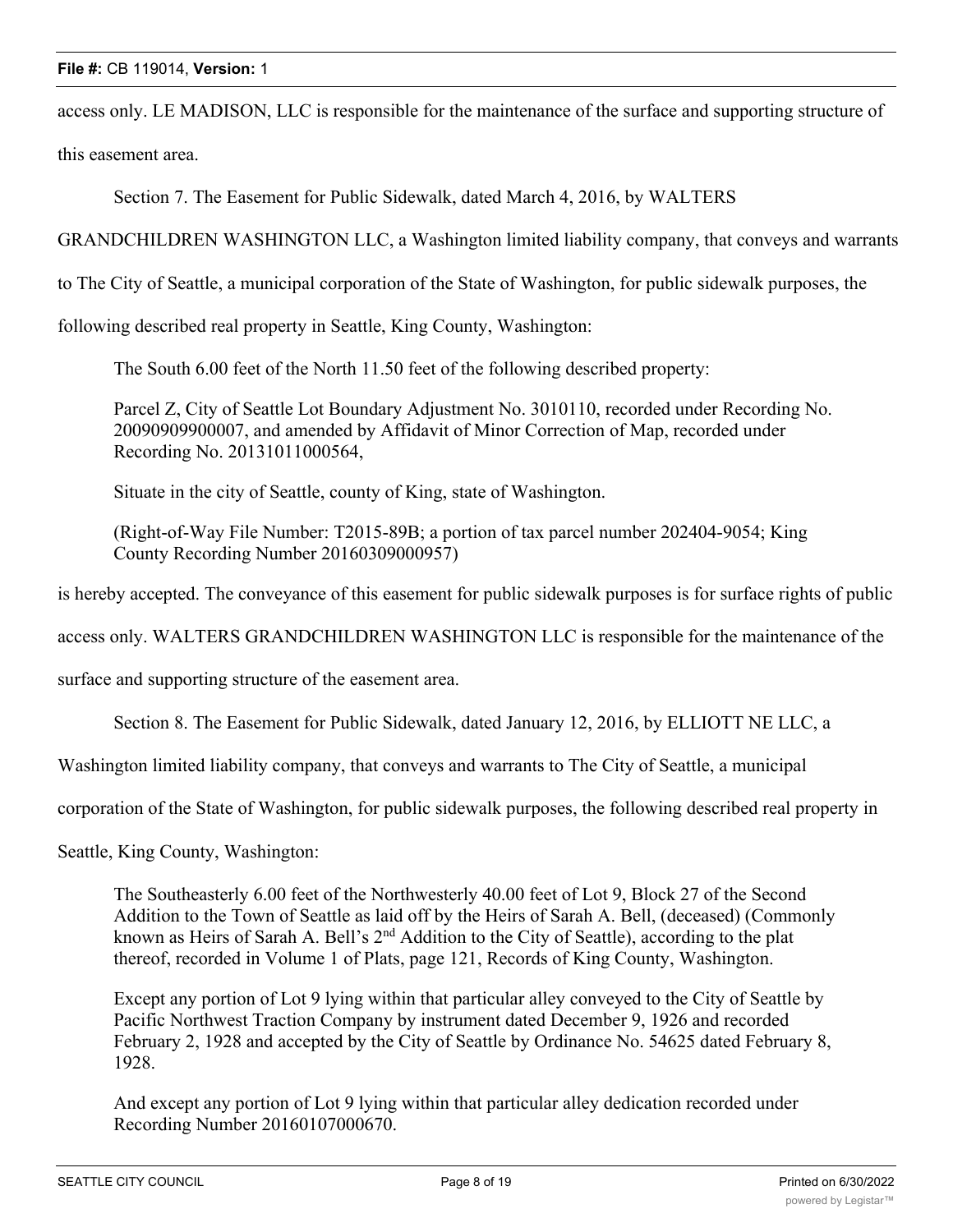The above described easement area has upper and lower limits, defined by two inclined planes. The lower limit elevation for the lower inclined plane is 129.5 feet and the upper limit elevation for the upper inclined plane is 143.5 feet at the Northeast end of the easement at the Northeast line of Lot 9 and the lower limit elevation for the lower inclined plane is 125.4 feet and the upper limit elevation for the upper inclined plane is 139.4 feet at the Southwest end of the easement at the Easterly line of the alley portion dedicated per Recording No. 20160107000670. The lower inclined plane is defined by the finished grade surface and the upper inclined plane is defined as being 14.0 feet above the finished grade surface.

Said elevations described herein are expressed in terms of the North American Vertical Datum of 1988 (NAVD 88) as of the date of this instrument and are based upon City of Seattle Benchmark ID 3832-2204, being a 3" diameter brass cap stamped "BRH 38010", located in a handicap ramp at the East quadrant of  $9<sup>th</sup>$  Avenue and Stewart Street with an elevation of 125.26 feet.

Situate in the City of Seattle, King County, Washington.

(Right-of-Way File Number: T2015-90B; a portion of tax parcel number 066000-0740; King County Recording Number 20160115000858)

is hereby accepted. The conveyance of this easement for public sidewalk purposes is for surface rights of public

access only. ELLIOTT NE LLC is responsible for maintenance of the surface and supporting structure of this

easement area.

Section 9. The Easement for Alley Purposes, dated January 12, 2016, by ELLIOTT NE LLC, a

Washington limited liability company, that conveys and warrants to The City of Seattle, a municipal

corporation of the State of Washington, for public alley purposes, the following described real property in

Seattle, King County, Washington:

That portion of Lots 9 through 12, Block 27 of the Second Addition to the Town of Seattle as laid off by the Heirs of Sarah A. Bell, (deceased) (Commonly known as Heirs of Sarah A. Bell's 2<sup>nd</sup> Addition to the City of Seattle), according to the plat thereof, recorded in Volume 1 of Plats, page 121, records of King County, Washington, lying Southwest of a line which lies 155.97 feet Southwest of, and parallel with, the monumented centerline of the platted right-of-way of  $9<sup>th</sup>$ Avenue.

Except any portion of Lot 9 lying within, or Northwest of, that particular alley conveyed to the City of Seattle by Pacific Northwest Traction Company by instrument dated December 9, 1926 and recorded February 2, 1928 and accepted by the City of Seattle by Ordinance No. 54625 dated February 8, 1928.

And except any portion of said Lots lying within that particular alley dedication recorded under Recording No. 20160107000670.

The above described easement area has upper and lower limits, defined by two inclined planes. The lower limit elevation for the lower inclined plane is 133.5 feet and the upper limit elevation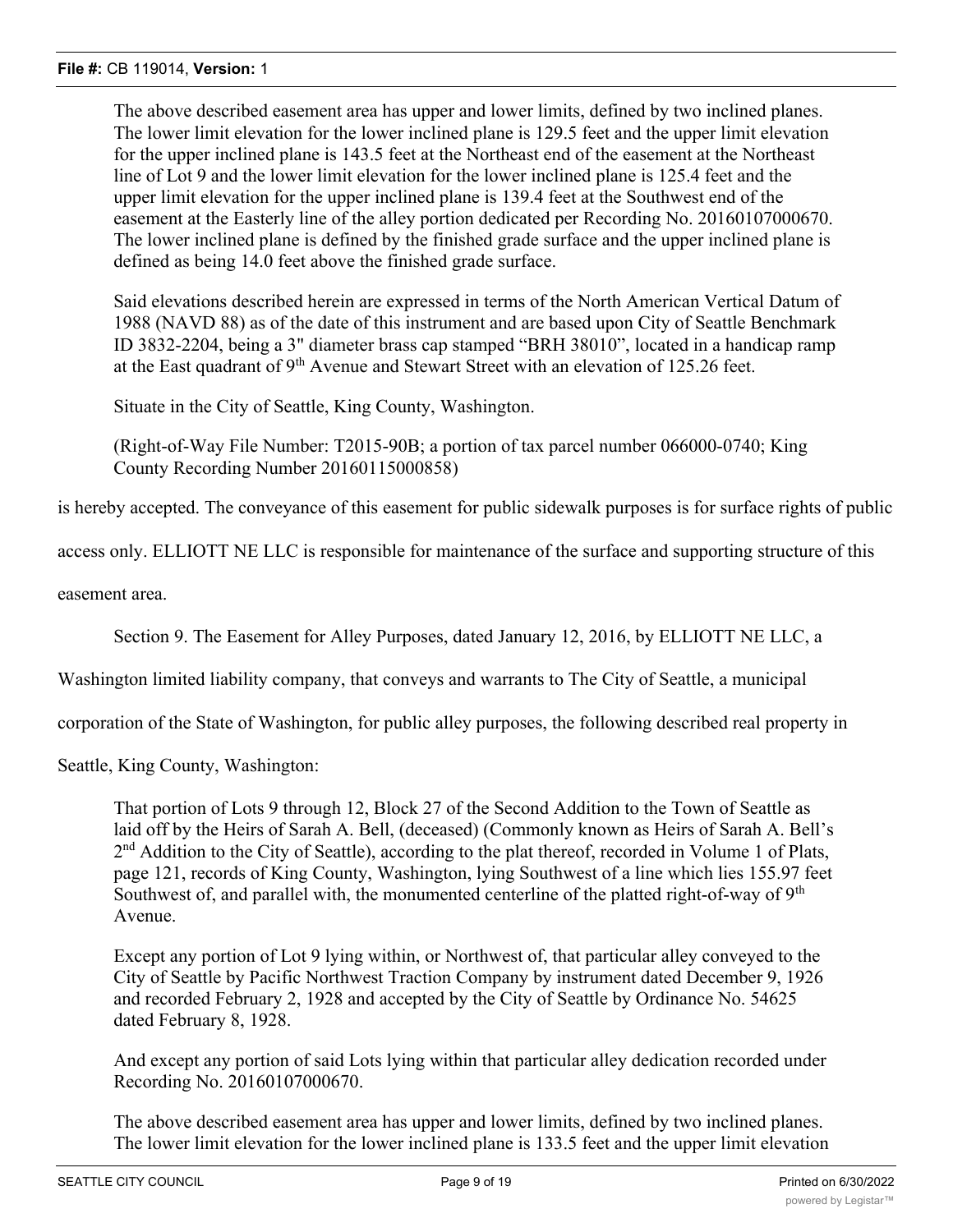for the upper inclined plane is 147.5 feet at the Southeast end of the easement at the Southeast line of said Lot 12 and the lower limit elevation for the lower inclined plane is 125.5 feet and the upper limit elevation for the upper inclined plane is 139.5 feet at the Northwest end of the easement at the Easterly line of the alley portion dedicated per Recording No. 20160107000670. The lower inclined plane is defined by the finished grade surface and the upper inclined plane is defined as being 14.0 feet above the finished grade surface.

Said elevations described herein are expressed in terms of the North American Vertical Datum of 1988 (NAVD 88) as of the date of this instrument and are based upon City of Seattle Benchmark ID 3832-2204, being a 3" diameter brass cap stamped "BRH 38010", located in a handicap ramp at the East quadrant of  $9<sup>th</sup>$  Avenue and Stewart Street with an elevation of 125.26 feet.

Situate in the City of Seattle, King County, Washington.

(Right-of-Way File Number: T2015-90C; a portion of tax parcel number 066000-0740; King County Recording Number 20160115000859)

is hereby accepted. The conveyance of this easement for public alley purposes is for surface rights of public

access only. ELLIOTT NE LLC is responsible for the maintenance of the surface and supporting structure of

this easement area.

Section 10. The Easement for Alley Turn-Around, dated January 12, 2016, by ELLIOTT NE LLC, a

Washington limited liability company, that conveys and warrants to The City of Seattle, a municipal

corporation of the State of Washington, for public alley purposes, the following described real property in

Seattle, King County, Washington:

That portion of Lots 11 and 12, Block 27 of the Second Addition to the Town of Seattle as laid off by the Heirs of Sarah A. Bell, (deceased) (Commonly known as Heirs of Sarah A. Bell's 2<sup>nd</sup> Addition to the City of Seattle), according to the plat thereof, recorded in Volume 1 of Plats, page 121, records of King County, Washington, described as follows:

Commencing at the most Easterly corner of Lot 12 of said block and plat, said point lying 33.00 feet, as measured at right angles, from the monumented centerline of the platted right-of-way of both 9<sup>th</sup> Avenue and Howell Street:

Thence South 42 °19' 59" West, along the Northwest right-of-way line of Howell Street, a distance of 122.97 feet;

Thence North 47° 41' 56" West, departing said right-of-way line, a distance of 28.11 feet to the Point of Beginning.

Thence continuing North 47° 41' 56" West a distance of 52.26 feet to a point of non-tangent curve, the center of which bears South 42° 10' 13" East;

Thence Southeasterly along the arc of a curve to the right, said curve having a radius of 26.25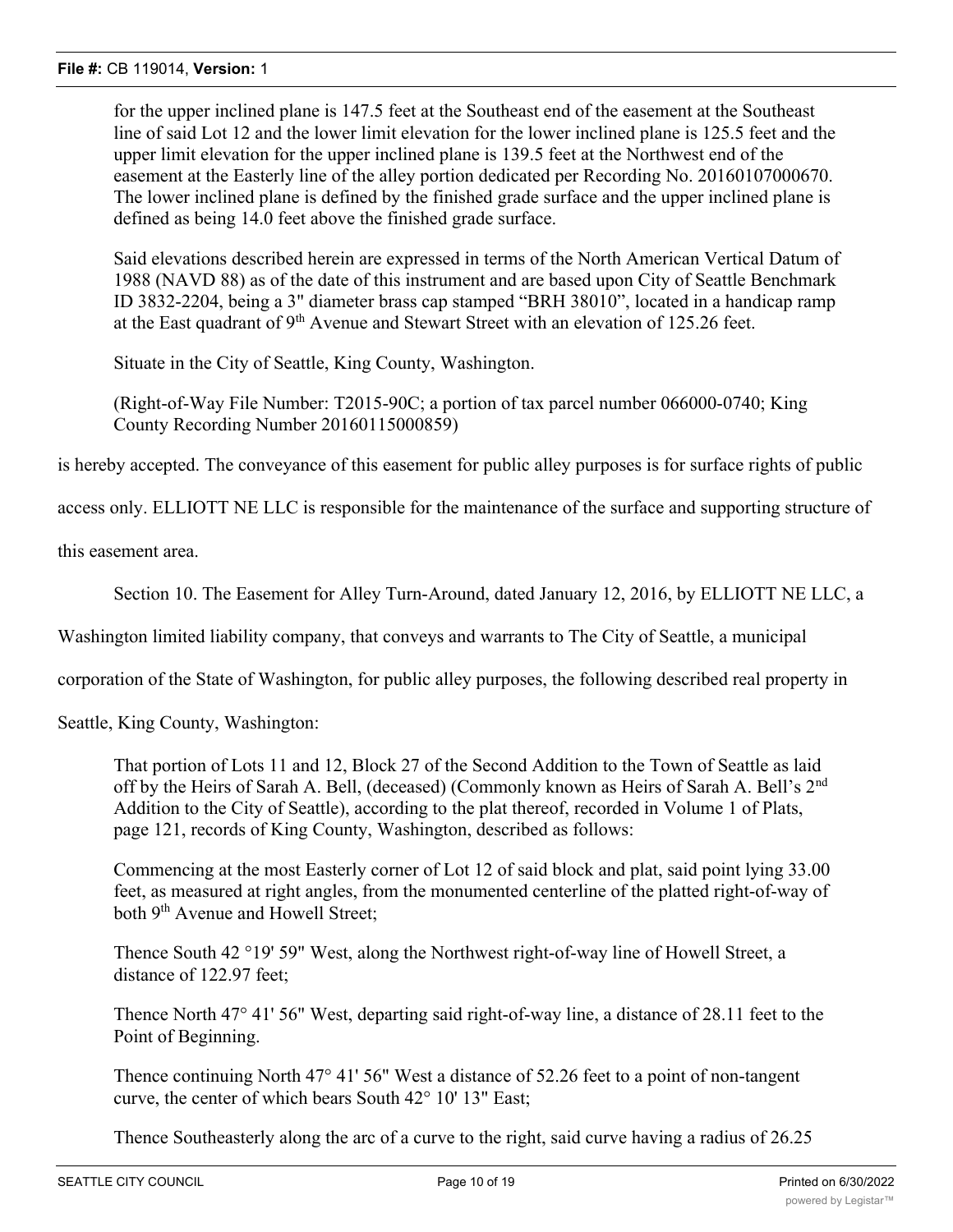feet, through a central angle of 168° 56' 35" a distance of 77.40 feet to the Point of Beginning.

The above described easement area has upper and lower limits.

The lower limit elevation is 129.5 feet and is defined by the finished grade surface and the upper limit elevation is 143.5 feet and is 14.0 feet above the finished grade surface.

Said elevations described herein are expressed in terms of the North American Vertical Datum of 1988 (NAVD 88) as of the date of this instrument and are based upon City of Seattle Benchmark ID 3832-2204, being a 3" diameter brass cap stamped "BRH 38010", located in a handicap ramp at the East quadrant of 9<sup>th</sup> Avenue and Stewart Street with an elevation of 125.26 feet;

Easement area contains 950 square feet.

Situate in the City of Seattle, King County, Washington.

(Right-of-Way File Number: T2015-90D; a portion of tax parcel number 066000-0740; King County Recording Number 20160115000860)

is hereby accepted. The conveyance of this easement for public alley purposes is for surface rights of public

access only. ELLIOTT NE LLC is responsible for the maintenance of the surface and supporting structure of

this easement area.

Section 11. The Easement for Public Sidewalk, dated January 12, 2016, by ELLIOTT NE LLC, a

Washington limited liability company, that conveys and warrants to The City of Seattle, a municipal

corporation of the State of Washington, for public sidewalk purposes, the following described real property in

Seattle, King County, Washington:

That portion of Lots 1 through 6 of Block 27 of the Second Addition to the Town of Seattle as laid off by the Heirs of Sarah A. Bell, deceased, commonly known as Heirs of Sara A. Bell's 2<sup>nd</sup> Addition to the City of Seattle, according to the plat thereof, recorded in Volume 1 of Plats, page 121, records of King County, Washington described as follows:

The Southeasterly 3.00 feet of Lot 1 and the Southwesterly 3.00 feet of Lots 1 through 6.

Said 3.00 foot wide strip of land shall be bounded on the Easterly end by the Southwesterly line of the alley which bisects said Block 27 in a Southeast to Northwest direction and on the Westerly end by the Southeast right-of-way line of Stewart Street as established by City of Seattle Condemnation Ordinance No. 14881.

Easement area contains 1,474 square feet.

Situate in the City of Seattle, King County, Washington.

(Right-of-Way File Number: T2015-90E; a portion of tax parcel numbers 066000-0705, 066000-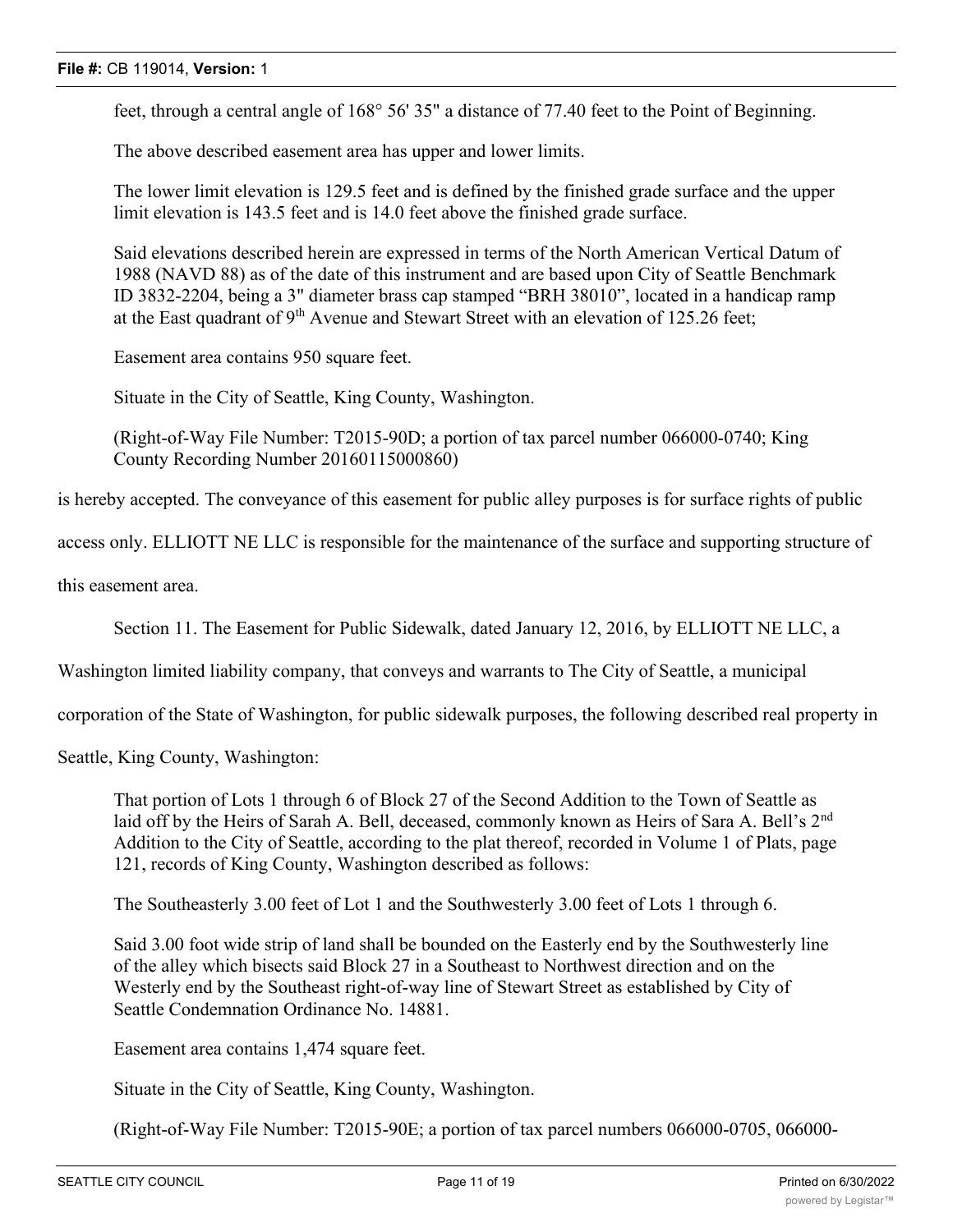0708, 066000-0725, 066000-0735, and 066000-0740; King County Recording Number 20160115000861)

is hereby accepted. The conveyance of this easement for public sidewalk purposes is for surface rights of public

access only. ELLIOTT NE LLC is responsible for the maintenance of the surface and supporting structure of

this easement area.

Section 12. The Easement for Public Sidewalk, dated January 12, 2016, by ELLIOTT NE LLC, a

Washington limited liability company, that conveys and warrants to The City of Seattle, a municipal

corporation of the State of Washington, for public sidewalk purposes, the following described real property in

Seattle, King County, Washington:

That portion of Lot 4, Block 27 of the Second Addition to the Town of Seattle as laid off by the Heirs of Sarah A. Bell, (deceased) (Commonly known as Heirs of Sarah A. Bell's 2<sup>nd</sup> Addition to the City of Seattle), according to the plat thereof, recorded in Volume 1 of Plats, page 121, records of King County, Washington described as follows:

A 6.00 foot wide strip of land lying 3.00 feet on each side of the following described centerline;

Commencing at the most Southerly corner of Lot 1 of said block and plat, said point lying 33.00 feet, as measured at right angles, from the monumented centerline of the platted right-of-way of both 8<sup>th</sup> Avenue and Howell Street:

Thence North 41° 53' 07" West, along the Northeast right-of-way line of  $8<sup>th</sup>$  Avenue, a distance of 203.93 feet to the Point of Beginning;

Thence North 42° 18' 27" East, departing said right-of-way line, a distance of 129.53 feet, more or less, to the Southwest line of the alley which bisects said Block 27 in a Southeast to Northwest direction and the terminus of the herein described centerline.

The sidelines of the herein described strip of land are to be lengthened or shortened as necessary to close upon said right-of-way line and alley line.

Easement area contains 777 square feet.

Situate in the City of Seattle, King County, Washington.

(Right-of-Way File Number: T-2015-90F; a portion of tax parcel number 066000-0735; King County Recording Number 20160115000862)

is hereby accepted. The conveyance of this easement for public sidewalk purposes is for surface rights of public

access only. ELLIOTT NE LLC is responsible for the maintenance of the surface and supporting structure of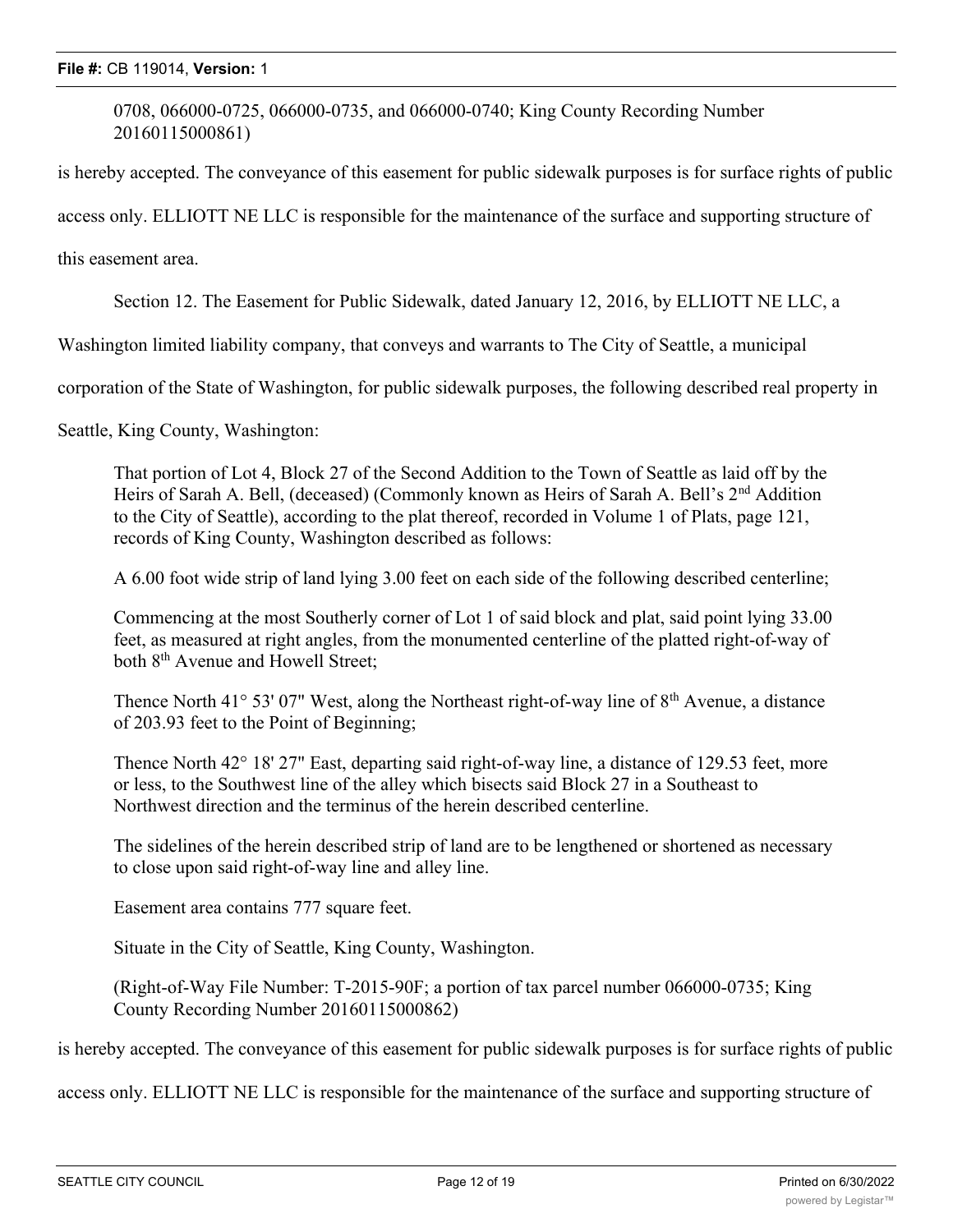this easement area.

Section 13. The Easement for Public Sidewalk, dated April 21, 2016, by MARTIN SQUARED LLC, a

Washington limited liability company, that conveys and warrants to The City of Seattle, a municipal

corporation of the State of Washington, for public sidewalk purposes, the following described real property in

Seattle, King County, Washington:

The East 5 feet 2 inches of Lot 9, Block 5, Buckius Addition to the City of Seattle, as per plat recorded in Volume 7 of Plats, page 85, records of King County,

Situate in the city of Seattle, county of King, state of Washington.

(Right-of-Way File Number: T2016-5; a portion of tax parcel number 118900-0544 and 118900- 0550; King County Recording Number 20160428000985)

is hereby accepted. The conveyance of this easement for public sidewalk purposes is for surface rights of public

access only. MARTIN SQUARED LLC is responsible for maintenance of the surface and supporting structure

of this easement area.

Section 14. The Easement for Public Sidewalk, dated March 22, 2016, by ISOLA REAL ESTATE IV,

L.L.C., a Washington limited liability company, that conveys and warrants to The City of Seattle, a municipal

corporation of the State of Washington, for public sidewalk purposes, the following described real property in

Seattle, King County, Washington:

The North 2.00 feet of Parcels A and B, City of Seattle Short Subdivision No. 3019754, under King County Recording No. 20151023900001,

Situate in the City of Seattle, county of King, state of Washington.

(Right-of-Way File Number: T2016-10; a portion of tax parcel numbers 912200-0265 and 912200-0267; King County Recording Number 20160418001685)

is hereby accepted. The conveyance of this easement for public sidewalk purposes is for surface rights of public

access only. ISOLA REAL ESTATE IV, L.L.C. is responsible for maintenance of the surface and supporting

structure of this easement area.

Section 15. The Easement for Public Sidewalk, dated June 3, 2016, by 2134 WESTERN, LLC, a South

Carolina limited liability company, that conveys and warrants to The City of Seattle, a municipal corporation of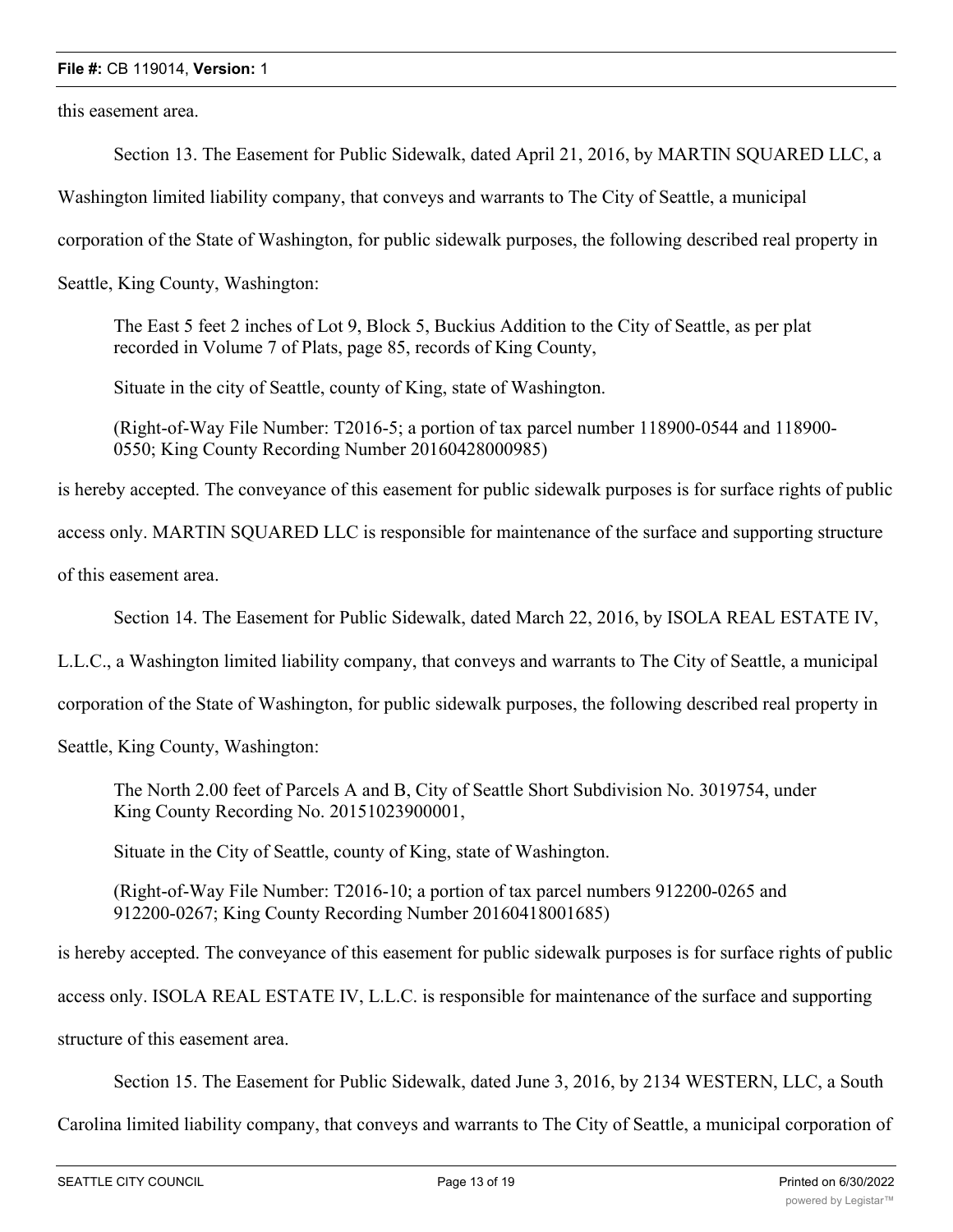the State of Washington, for public sidewalk purposes, the following described real property in Seattle, King

County, Washington:

The Southwesterly 2.00 feet in width of the following described parcel;

Lots 1, 4, and 5, Block 39, Addition to the Town of Seattle, as laid out by A. A. Denny (Commonly known as A. A. Denny's  $6<sup>th</sup>$  Addition to the City of Seattle), according to the plat thereof recorded in Volume 1 of Plats, page 99, in King County, Washington.

Situate in the City of Seattle, King County, Washington.

(Right-of-Way File Number: T2016-23; a portion of tax parcel number 197720-0505; King County Recording Number 20160613000633)

is hereby accepted. The conveyance of this easement for public sidewalk purposes is for surface and

underground rights of public access only. 2134 WESTERN, LLC is responsible for the maintenance of the

surface of this easement area.

Section 16. The Easement for Public Sidewalk, dated July 13, 2016, by CHERRY ST LLC, a

Washington limited liability company, that conveys and warrants to The City of Seattle, a municipal

corporation of the State of Washington, for public sidewalk purposes, the following described real property in

Seattle, King County, Washington:

The Southwesterly 2.00 feet of Lot 8, Block 56, Terry's First Addition to the Town of Seattle, according to the plat thereof recorded in Volume 1 of Plats, page 49, in King County, Washington, more particularly described as follows;

Beginning at the Southerly most corner of said Lot 8, said point also being the intersection of the Westerly right-of-way margin of Cherry Street and the Northerly right-of-way margin of  $7<sup>th</sup>$ Avenue;

Thence North 30 $\degree$  36' 28" West, along the Northerly right-of-way margin of  $7<sup>th</sup>$  Avenue, a distance of 59.97 feet;

Thence departing North 59° 23' 52" East, along the Northwesterly boundary of said Lot 8, a distance of 2.00 feet;

Thence South 30° 36' 28" East, a distance of 59.97 feet, to the Westerly right-of-way margin of Cherry Street;

Thence South 59° 23' 57" West, along the Westerly right-of-way margin of Cherry Street, a distance of 2.00 feet, to the Point of Beginning;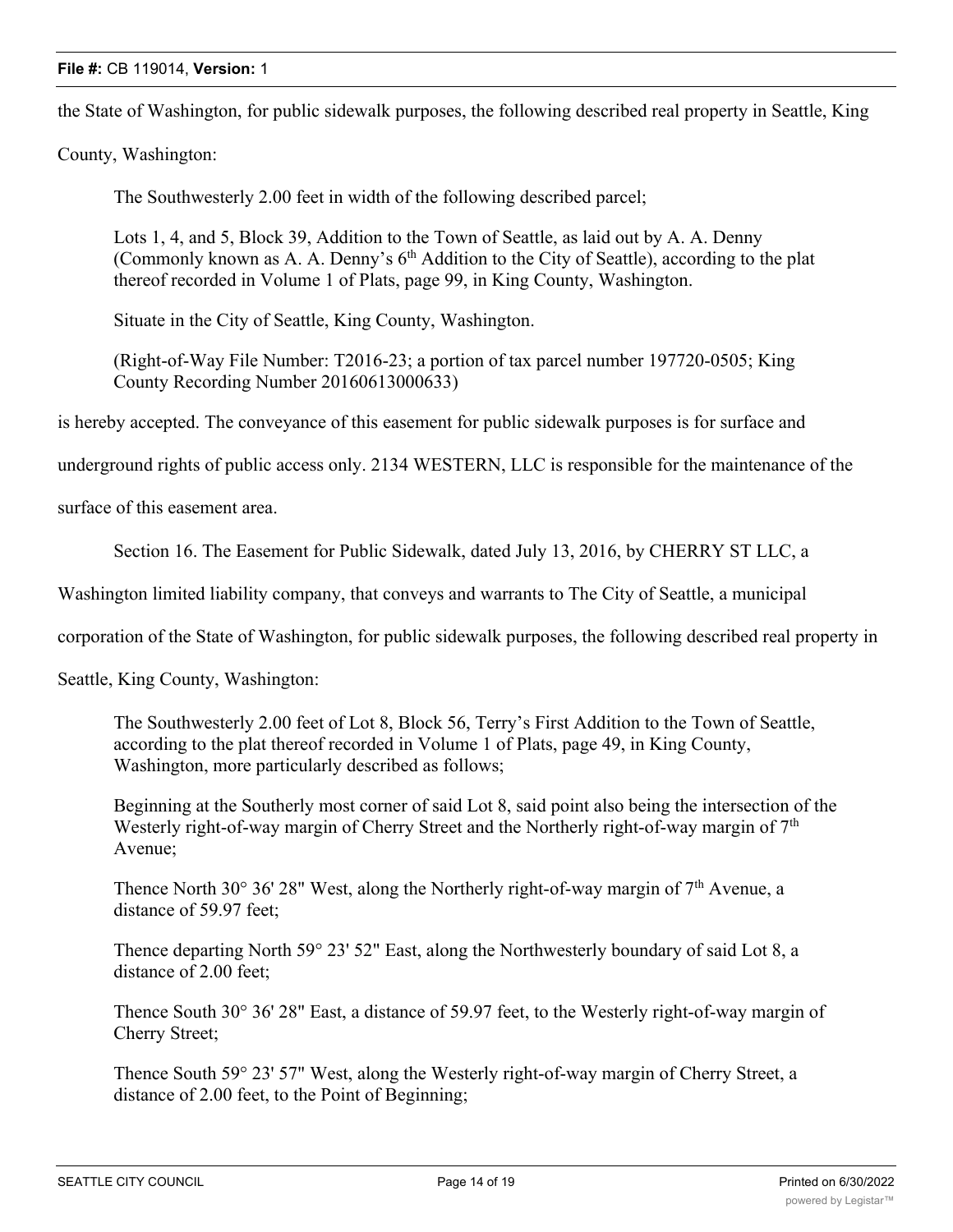Containing an area of 119.9 square feet;

Situate in the city of Seattle, King County, Washington.

(Right-of-Way File Number: T2016-28; a portion of tax parcel number 859040-0472; King County Recording Number 20160721000954)

is hereby accepted. The conveyance of this easement for public sidewalk purposes is for surface rights of public

access only. CHERRY ST LLC is responsible for maintenance of the surface and supporting structure of this

easement area.

Section 17. The Easement for Public Sidewalk, dated September 27, 2016, by DANFORTH SEATTLE,

LLC, a Delaware limited liability company, that conveys and warrants to The City of Seattle, a municipal

corporation of the State of Washington, for public sidewalk purposes, the following described real property in

Seattle, King County, Washington:

The Southerly 3.00 feet of Lot 7, Block 135, A. A. Denny's Broadway Addition to the City of Seattle, according to the plat thereof, recorded in Volume 6 of Plats, page 40, records of King County, Washington,

Except any portion thereof lying within the public right of way,

Contains  $324 +$ /- square feet (0.0074+- Acres).

Situate in the city of Seattle, county of King, state of Washington.

(Right-of-Way File Number: T2016-32B; a portion of tax parcel number 197820-1145; King County Recording Number 20161003000979)

is hereby accepted. The conveyance of this easement for public sidewalk purposes is for surface rights of public

access only. DANFORTH SEATTLE, LLC is responsible for maintenance of the surface and supporting

structure of this easement area.

Section 18. The Easement for Public Sidewalk, dated September 21, 2016, by CITY INVESTORS

XXIV L.L.C., a Washington limited liability company, that conveys and warrants to The City of Seattle, a

municipal corporation of the State of Washington, for public sidewalk purposes, the following described real

property in Seattle, King County, Washington:

The West 1.00 foot of Lots 1 through 6, inclusive, Block 15, Pontius Third Addition to the City of Seattle, according to the plat thereof recorded in Volume 2 of Plats, page 13, in King County,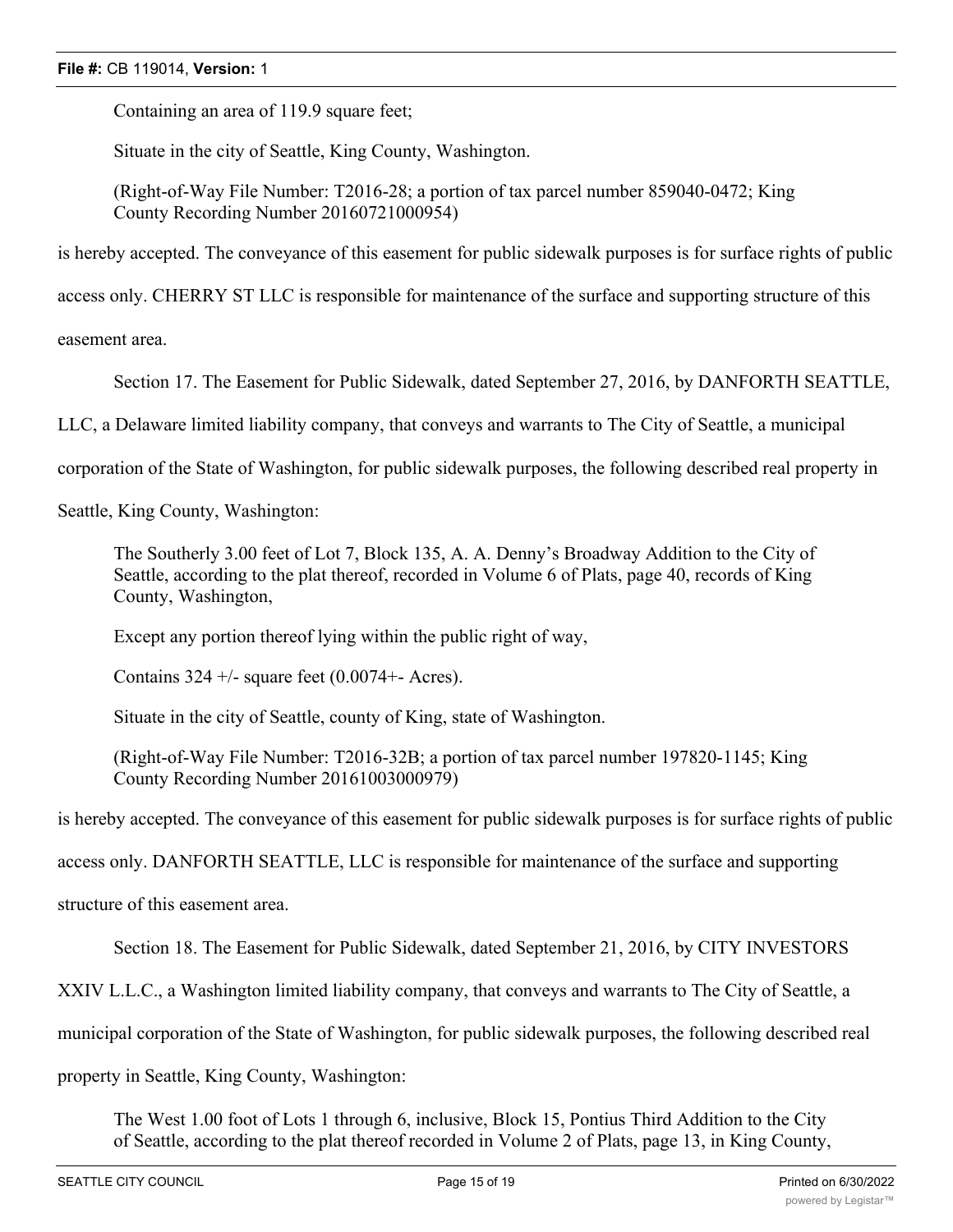Washington,

Together with,

The East 1.00 foot of Lots 7 through 12, inclusive, Block 15, Pontius Third Addition to the City of Seattle, according to the plat thereof recorded in Volume 2 of Plats, page 13, in King County, Washington,

Situate in the city of Seattle, county of King, state of Washington.

(Right-of-Way File Number: T2016-35; a portion of tax parcel number 684920-0005; King County Recording Number 20160926001185)

is hereby accepted. The conveyance of this easement for public alley purposes is for surface rights of public

access only. CITY INVESTORS XXIV L.L.C. is responsible for the maintenance of the surface and supporting

structure of this easement area.

Section 19. The Easement for Public Sidewalk, dated August 8, 2016, by JC MAYBECK LLC, a

Washington limited liability company, that conveys and warrants to The City of Seattle, a municipal

corporation of the State of Washington, for public sidewalk purposes, the following described real property in

Seattle, King County, Washington:

That portion of Lot 1, City of Seattle Short Subdivision No. 9205663, recorded under Recording No. 9608130752, records of King County, Washington, described as follows:

Commencing at the concrete monument at the intersection of Southwest Spokane Street and Fauntleroy Avenue Southwest;

Thence North 88° 34' 21" West, along the centerline of Southwest Spokane Street, a distance of 225.46 feet to a concrete monument marking the intersection with  $33<sup>rd</sup>$  Avenue Southwest to the North;

Thence South 01° 25' 25" West, 20.00 feet, to an angle point on the South margin of Southwest Spokane Street;

Thence South 88° 34′ 21″ East, along said South margin, 80.97 feet to the Point of Beginning;

Thence South 01° 25' 39" West, 1.00 foot;

Thence South 88° 34' 21" East, 71.70 feet;

Thence South 57° 27' 27" East, 20.75 feet;

Thence South 36° 06' 27" East, 10.57 feet;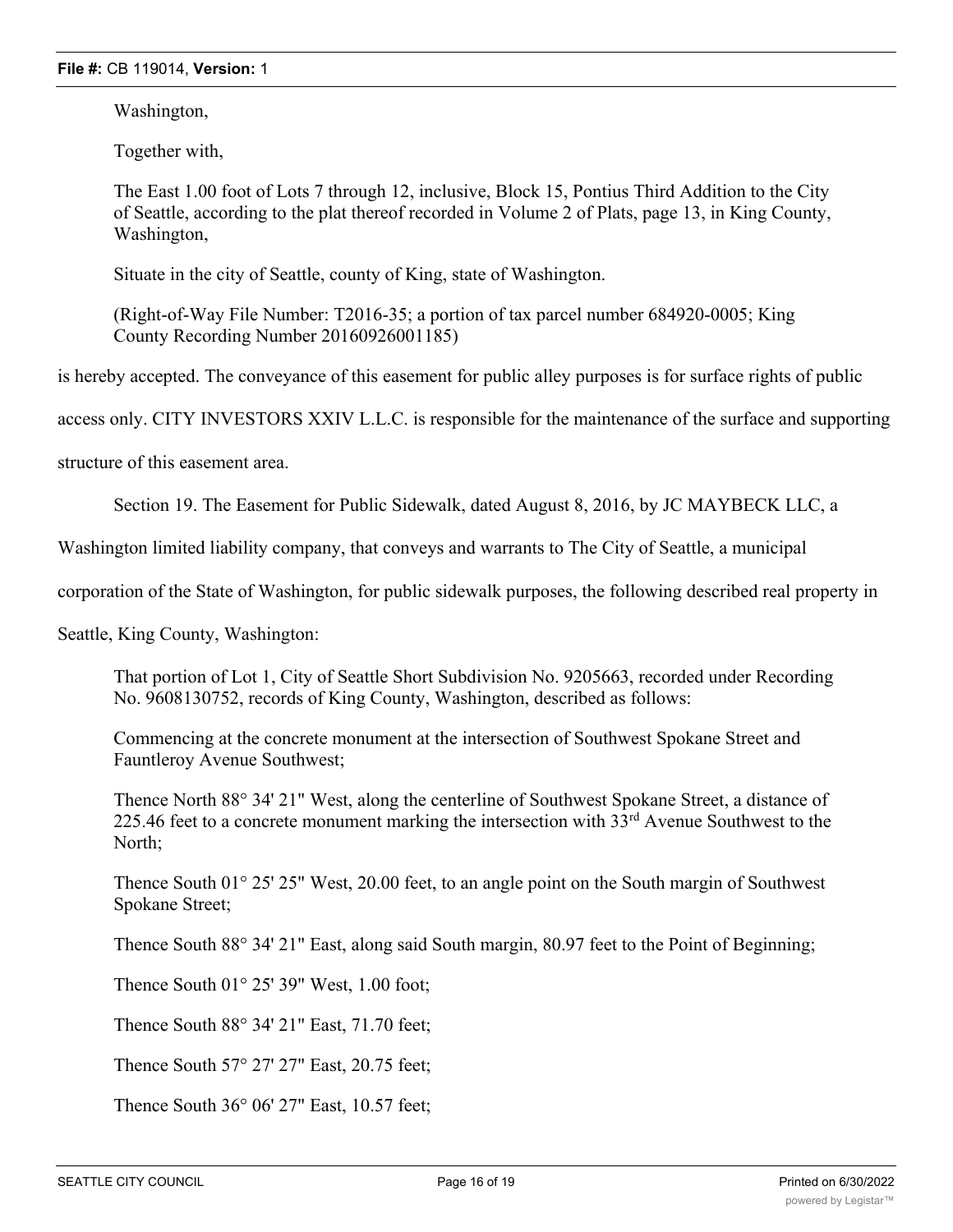Thence South 30° 40' 08" East, 15.26 feet, to a point on the East line of said Lot 1;

Thence North 01° 55' 56" East, along said East line, 2.95 feet, to an angle point in said line;

Thence North 36° 03' 11" West, along the Northeasterly line of said Lot 1, a distance of 37.91 feet to an angle point in said line;

Thence North 88° 34' 21" West, along said South margin to the Point of Beginning.

Situate in the city of Seattle, county of King, state of Washington.

(Right-of-Way File Number: T2016-45C; a portion of tax parcel number 132403-9113; King County Recording Number 20160808001339)

is hereby accepted. The conveyance of this easement for public alley purposes is for surface rights of public

access only. JC MAYBECK LLC is responsible for the maintenance of the surface and supporting structure of

this easement area.

Section 20. The Easement for Public Sidewalk, dated October 6, 2016, by THREE 5, LLC, a

Washington limited liability company, that conveys and warrants to The City of Seattle, a municipal

corporation of the State of Washington, for public sidewalk purposes, the following described real property in

Seattle, King County, Washington:

That portion of parcel B-1, City of Seattle Short Subdivision Number 77-110, as recorded under King County Recording Number 7707260710, records of King County, Washington, described as follows:

Beginning at the Northwest corner of said Parcel B-1;

Thence S 00° 27' 29" W, along the West margin of said Parcel B-1, 115.83 feet to the South margin of said Parcel B-1;

Thence S 88° 41' 26" E, along said margin, 2.50 feet;

Thence N 00° 27' 29" E, and parallel to the West margin of said Parcel B-1, 114.33 feet;

Thence N 50° 33' 47" E, 2.30 feet to the North margin of said Parcel B-1;

Thence N 88° 47' 15" W, along said margin, 4.27 feet to the Point of Beginning,

Situate in the city of Seattle, county of King, state of Washington.

(Right-of-Way File Number: T2016-54; a portion of tax parcel number 302604-9125; King County Recording Number 20161007000184)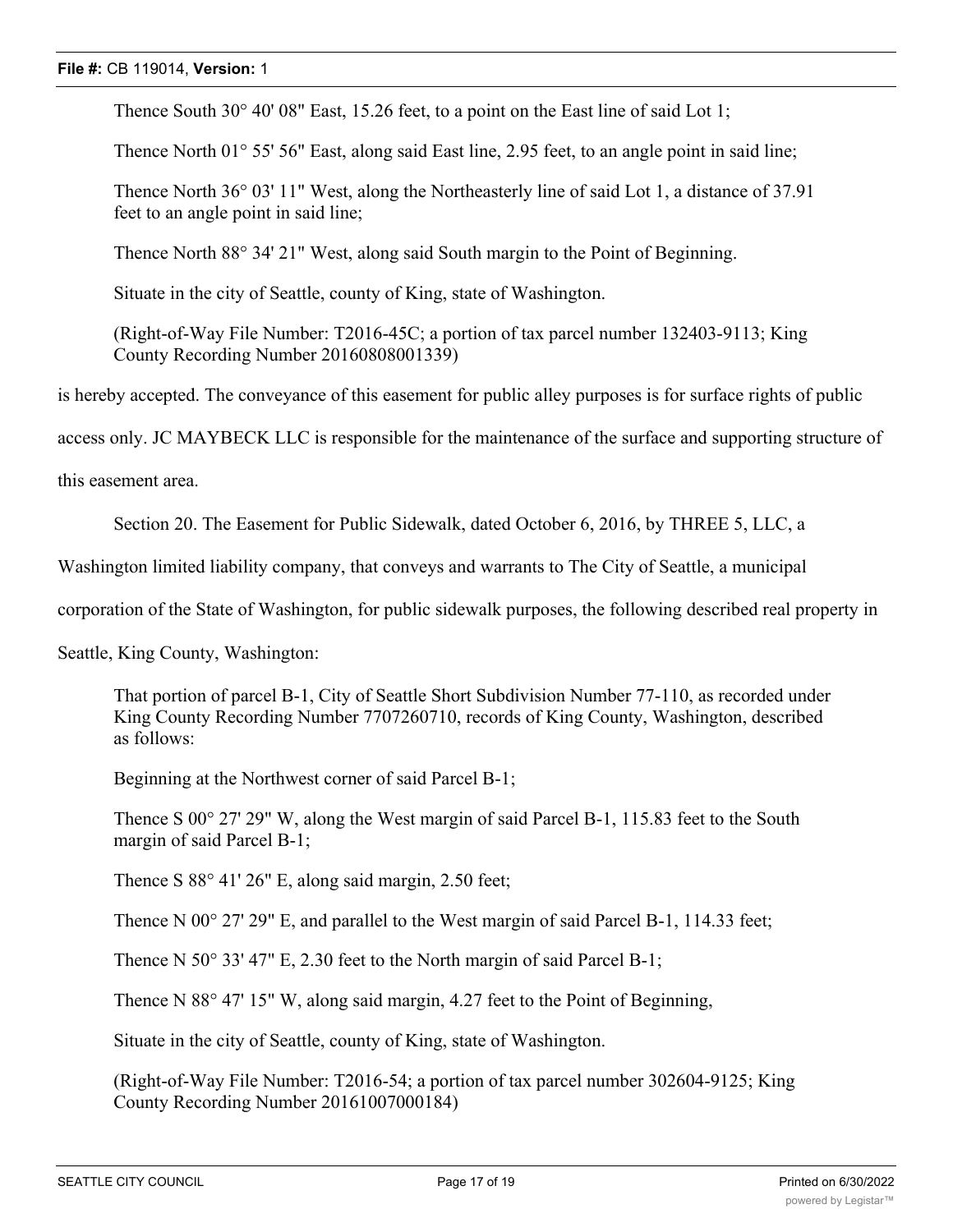is hereby accepted. The conveyance of this easement for public sidewalk purposes is for surface rights of public access only. THREE 5, LLC is responsible for maintenance of the surface and supporting structure of this easement area.

Section 21. The real properties conveyed by the easements described above are placed under the jurisdiction of the Seattle Department of Transportation.

Section 22. Any act consistent with the authority of this ordinance taken prior to its effective date is hereby ratified and confirmed.

Section 23. This ordinance shall take effect and be in force 30 days after its approval by the Mayor, but if not approved and returned by the Mayor within ten days after presentation, it shall take effect as provided by Seattle Municipal Code Section 1.04.020.

| Passed by the City Council the                           | day of |        | , 2017, and signed by |
|----------------------------------------------------------|--------|--------|-----------------------|
| me in open session in authentication of its passage this |        | day of | 2017.                 |

President of the City Council

Approved by me this day of  $\qquad \qquad$ , 2017.

Edward B. Murray, Mayor

Filed by me this day of 3017.